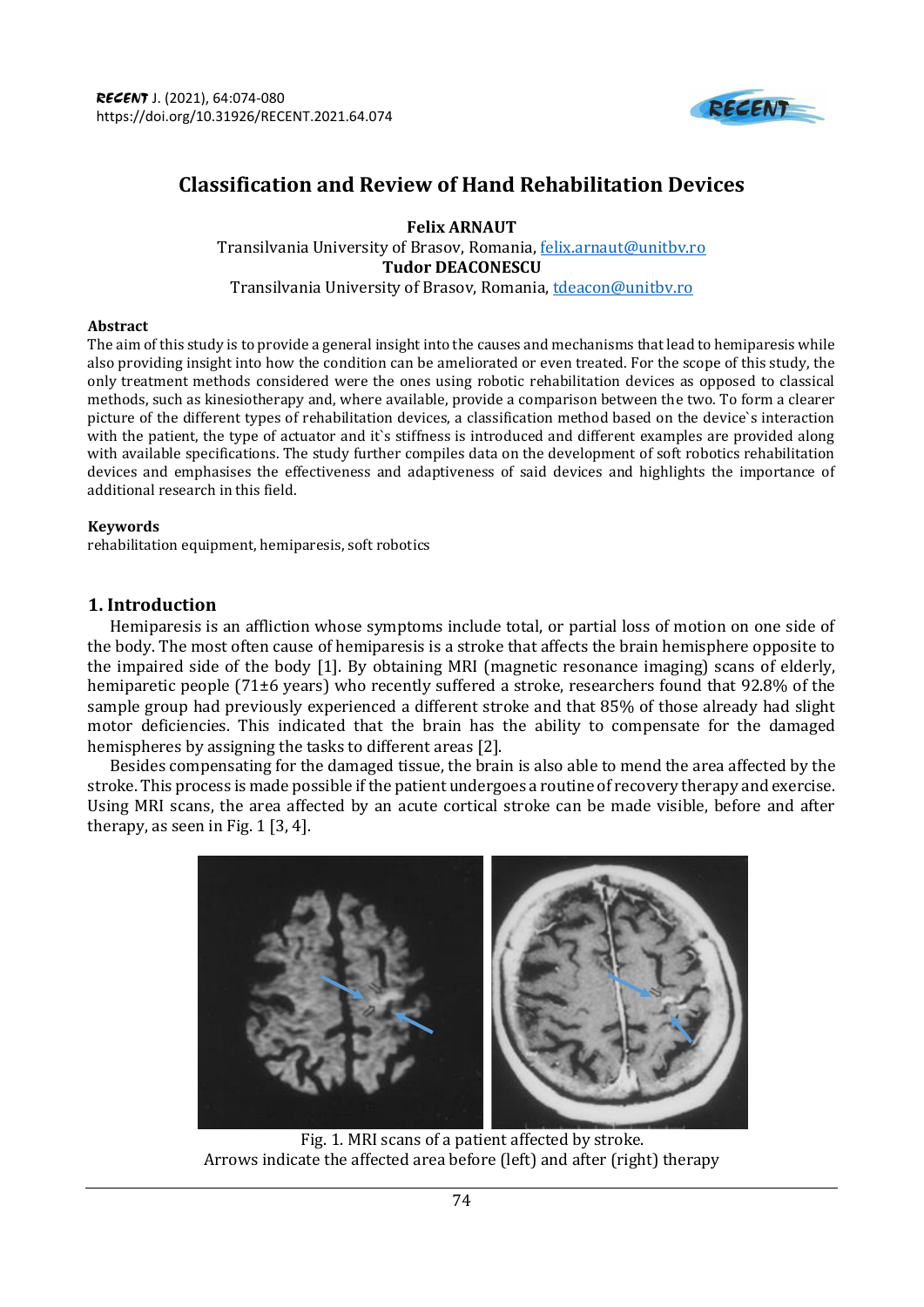Traditional rehabilitation methods such as kinesitherapy, mirror therapy, occupational therapy or constraint therapy have evolved continuously since the 1990`s, especially with the development of rehabilitation devices. These devices were initially aimed at assisting the therapist`s tasks (such as heavy lifting, strenuous activities), hence as auxiliary equipment. Nowadays, robotic rehabilitation is a self-standing multidisciplinary field [5, 6].

# **2. Rehabilitation Equipment**

Subsequently to conducting a systematic literature analysis, it was decided to categorize the presented findings by mode of application (exoskeleton or final end), actuator type (electrical or pneumatic) and stiffness of the actuator components (hard robotics or soft robotics).

### **2.1. Exoskeleton type rehabilitation devices**

As the name suggests, this kind of device can be worn by the user. Thus, it has to be customizable, or specifically designed to fit each individual user. Such a device is the HandExos [7]. The HandExos works by attaching a polymeric clamp to each phalanx, as seen in Fig. 2. In turn, a cable travels through each clamp to a battery powered DC (direct current) electric motor. Hence a pulley system is created. When the motor increases/weakens cable tension, the finger extends/ flexes [7].



Fig. 2. Schematic (left) and prototype (right) of the HandExos rehabilitation device

This concept was taken even further by researchers from the University of Pittsburgh, who integrated EMG (electromyography) sensors to the previously presented variant. Hence, the patient can control de device by using the electrical signal of their nervous system. This is possible because the instant the patient wants to grab something, the brain sends corresponding signals to the muscles. Since the muscles cannot perform the action, the signal is picked up by the EMG sensors and used to initiate the exoskeleton. As seen in Fig. 3 the patient is able to grab the roll of tape [8].



Fig. 3. EMG Exoskeletal device in action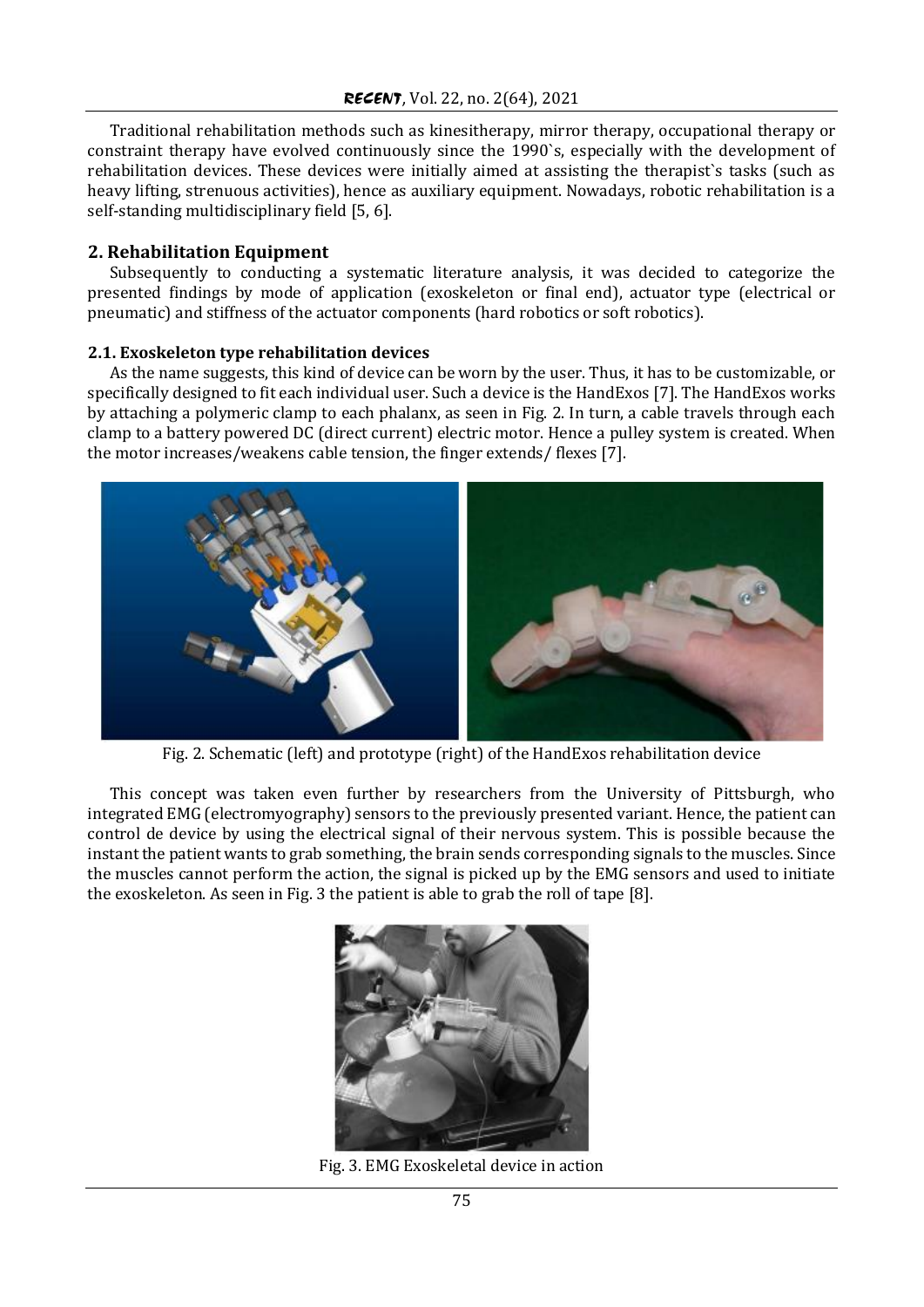The main advantage of exoskeletal rehabilitation equipment is that it can be also used in day-to-day activities of the patient, not just during therapy sessions. Thus, the device enables the patients to grab and lift relatively light household objects such as a glass of water. The disadvantage consists in the usage of the device limited by its battery life.

## **2.2. Final end type rehabilitation devices (FERDs)**

In the case of FERDs, the patient is strapped on only throughout the therapy session. This kind of devices are cumbersome, bulky and mass produced for use in clinics. Although they are available on the market, the high price, the large size and the requirement of trained personnel makes FERDs unfit for home use. An example of a state of the art FERD is Amadeo, a device built by Tyromotion, an Austrian company, shown in Fig. 4 [9].



Fig. 4. Amadeo FERD

The device uses straps to hold the patient`s forearm in place, while the fingers are placed in specially designed mounts. Each finger can be exercised independently by the sliding of each mount on a rail, parallel to the length of the hand. The hand mount can be seen in Fig. 5, and although it only comes in one size, according to the manufacturer it can fit both adults and children. Another advantage is that Amadeo can also be used as a research and diagnostics tool. Sensors are in place that can determine the force, spasticity, range of movement and muscle strength for each individual finger and relay it to the operator in a user-friendly interface. Moreover, EMC sensors are incorporated that can be used to determine the strength of the nerves signal in the affected muscles. Another advantage of using EMC sensors is that the muscles can be stimulated to perform active rehabilitation exercises, which would otherwise be impossible [9].



Fig. 5. Patient hand strapped to Amadeo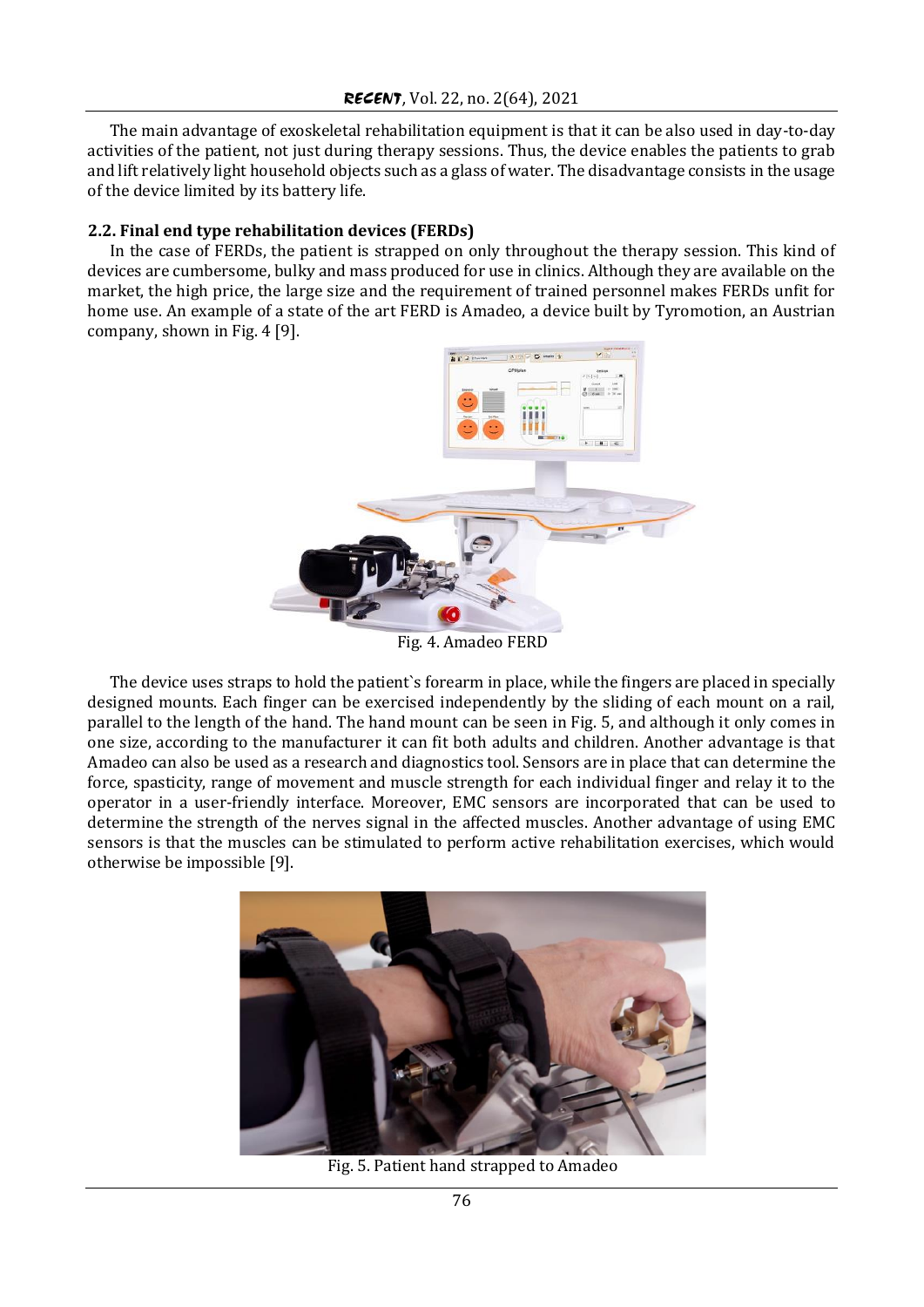### **2.3. Electrically actuated rehabilitation devices**

Electrically actuated devices use an electric motor to initialize the action. In the case of applications where small size, mobility and weight are essential criteria, DC motors are the best choice. The main advantage of using electric actuators is their long service life and instant delivery of torque. Additionally, a microcontroller is needed to supply the control signal. Hence, it is possible to connect different sensors to the microcontroller and program a routine based on the data received from said sensors [10].

A device that incorporates all the above advantages is the Gloreha. It uses electrically actuated tendons to move the fingers. These tendons are attached to a glove worn by the patient as seen in Fig. 6 [11].



Fig. 6. Gloreha rehabilitation device

This device is available on the market, and has been proven to be highly efficient, having shown to reduce hemiparesis associated spasticity by 69% [11]. Also, it has been shown to be 3.05 times more efficient at reducing pain, compared to a routine consisting of physiotherapy combined with occupational therapy [12].

The disadvantage of Gloreha is its high price and bulkiness that render it unsuitable for domestic use. The price can reach 30,000  $\epsilon$  and taking into account the length of a therapy session, during the working hours of a clinic, the device can only be used for an estimate of 67 times a year.

## **2.4. Pneumatically actuated rehabilitation devices**

The most common type of pneumatic actuator used for rehabilitation devices is the McKibben. It consists of an elastic membrane wrapped in a mesh of fibres that only allow the membrane to deform longitudinally when the system is pressurized. Researchers propose a number ways to dispose the fibres based on the desired effect, as seen in Fig. 7 [13, 14].

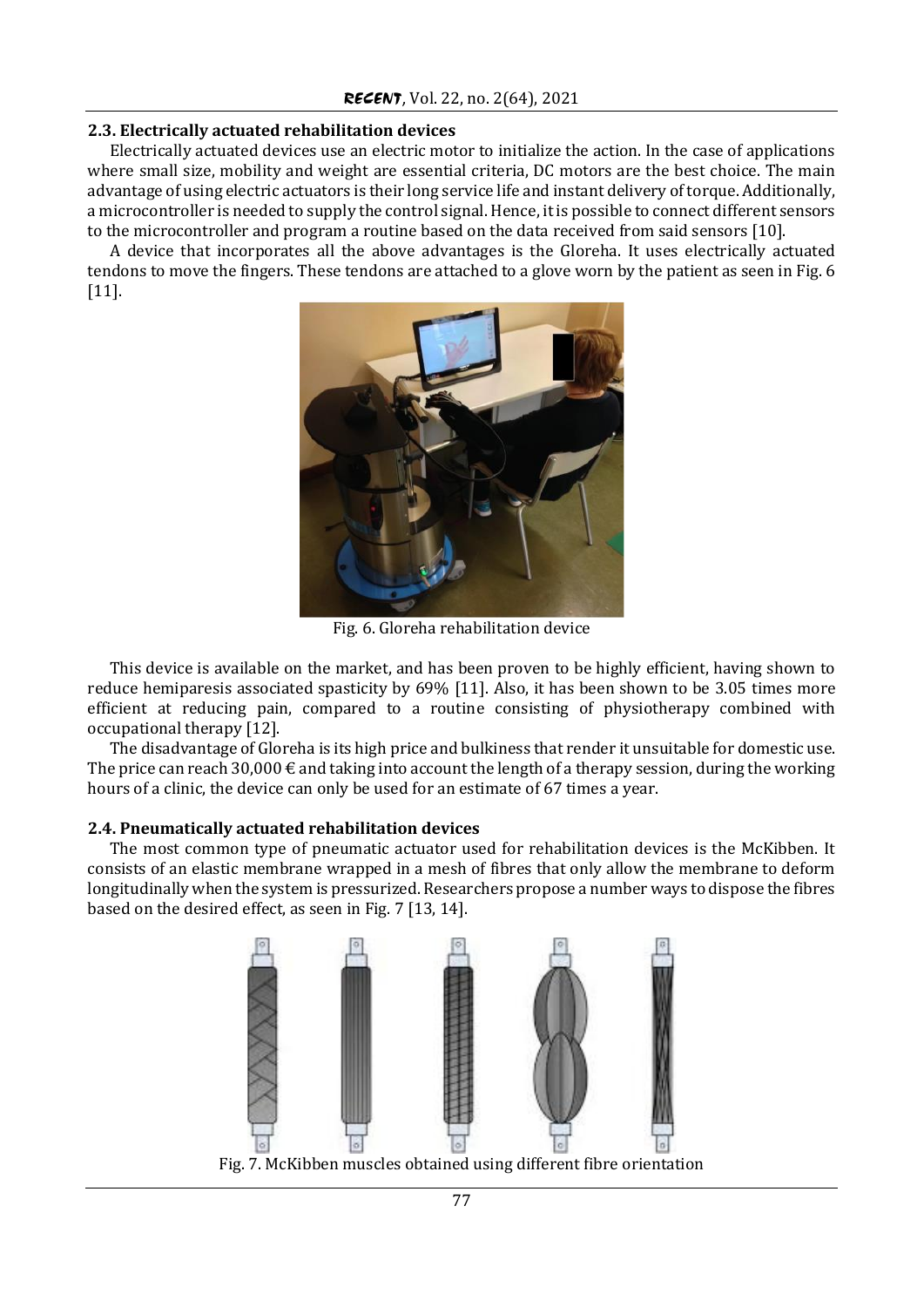Pneumatic actuators are used for their high power to weight ratio, low cost and operating safety. Moreover, they are easy to install. The challenge, however, is that any pneumatic system requires a compressor to build up pressure. A Japanese team of researchers proposes an innovative solution in the form of an ElectroHydroDynamic micropump in combination with a thin artificial muscle, as seen in Fig. 8. They obtained a system of small dimensions, which weighs 2 g. Despite its size, it can exert a force of 0.84 N and extend 4 mm [15].



Fig. 8. McKibben muscle actuated by ElectroHydroPumb

## **2.4. Soft robotics rehabilitation devices**

Unlike the previously presented rehabilitation devices, which are built from rigid materials, soft robotics aims at using only non-rigid materials mimicking biological systems most of that consist of soft, elastic tissue (with the exception of bone). Hence, there is a general interest in the development of rehabilitation devices that use soft deformable materials [16, 17].

For a material to be considered soft, it needs to have an elastic modulus of around 1 GPa, which is similar to biological tissue. Most materials used are silicone, rubber and elastic polymers [18].

A simple, yet very interesting soft robotics rehabilitation device is the magneto-rheological MR Glove shown in Fig. 9. It is a specially designed exoskeletal device which enables patients to attend MRI scans while wearing it. The glove consists of a 3D printed pneumatic actuator encased in a textile pocket that only permits the actuator to deform according to the natural motion of the patient`s finger. The glove can exert a maximum force of 40 N, enabling the patient to lift a weight of almost 2 kg [19].



Fig. 9. MR Glove

More recently another team of researchers has put forward an even simpler to build device that includes already existing McKibben muscles attached to a construction glove as seen in Fig. 10. The McKibben actuators are arranged in a pattern similar to that of the human muscles, hence reproducing the natural movements.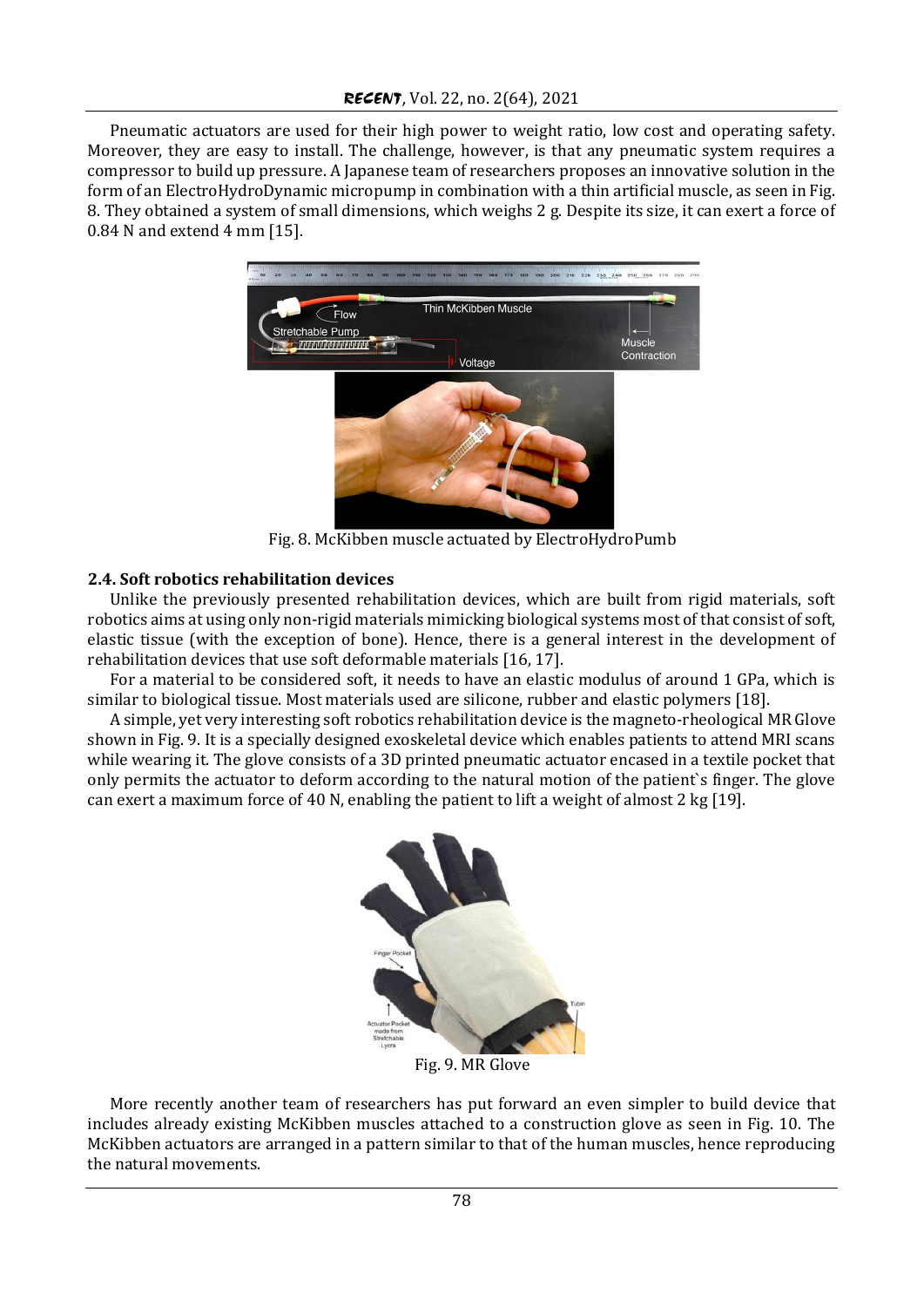

Fig. 10. Soft robotic rehabilitation device

Another characteristic of this device is that due to its EMG module the patient is able to use the glove as desired, not just according to a pre-programmed routine. Also, patient nerve activity in the affected hand can be measured, as in the experiment shown in Fig. 11.



Fig. 11 EMG signal strength in a healthy(top) and hemiparetic patient during a gripping experiment

The task comprised by the experiment was lifting a 1 kg weight. As expected, the EMG signal of the hemiparetic patient is weaker than that of the healthy one, hence the utility of and need for EMG sensors.

The weight of the glove itself is of 0.19 kg, while the total mass of the system is 4 kg. This makes it usable in patient day-to-day life [20].

#### **3. Conclusion**

The main aim of this report is to present the mechanisms that lead to hemiparesis and how the condition can be treated. Research has shown that the condition is treatable and that rehabilitation devices can play a vital role. The development of rehabilitation devices has seen numerous breakthroughs in point of both care and medical devices.

Research has also shown that even though classic, hard robotics can be used to develop effective rehabilitation devices, there is an application for the use of soft robotics in the field that offers a whole new range of possibilities.

Additional research in the development of rehabilitation devices and how knowledge from different fields can be integrated is required in order to achieve a better point of care device that patient can use in daily life. Moreover, the development of soft robotics rehabilitation devices should be pursued as they may offer a better alternative to the classic ones.